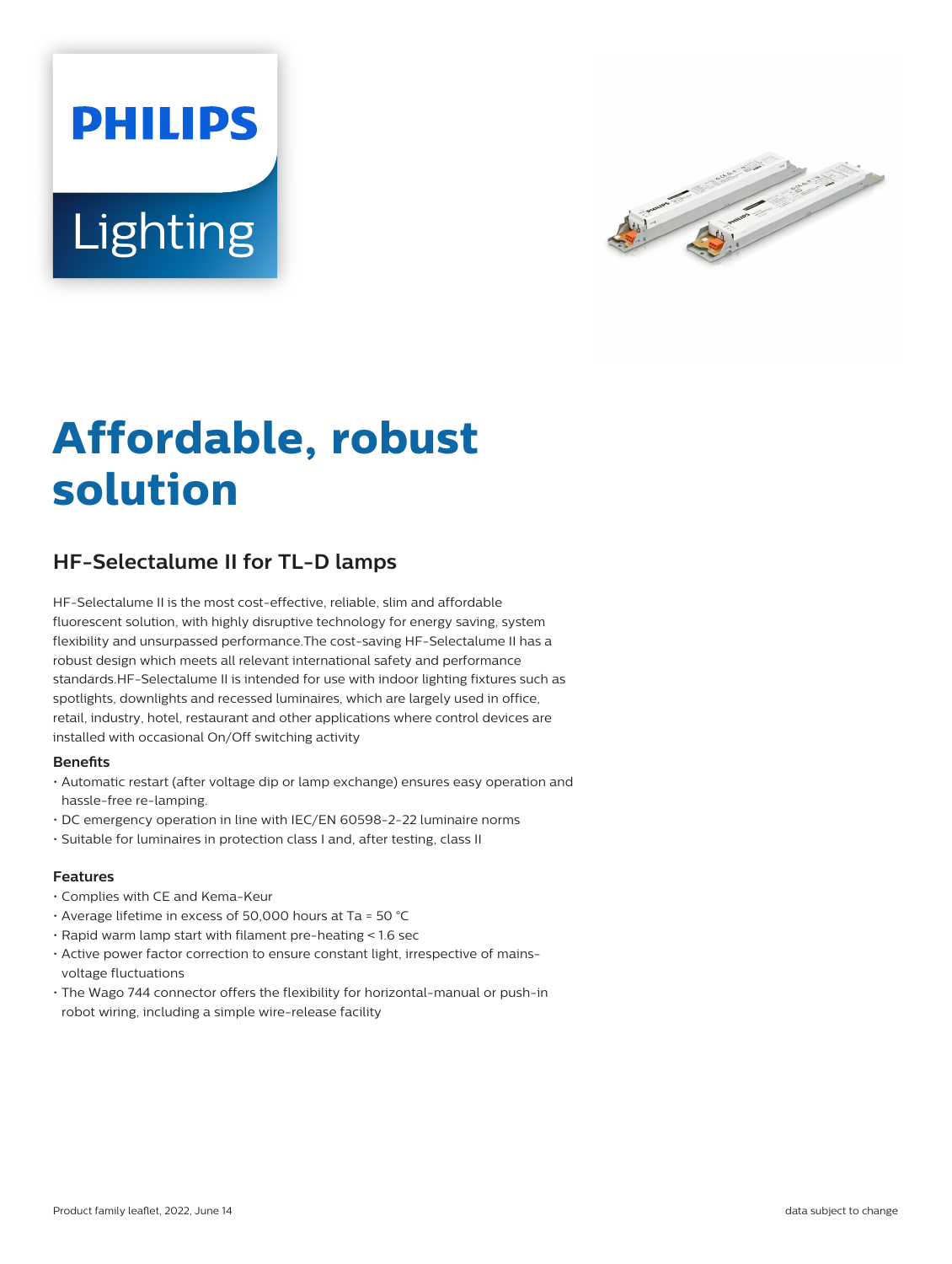#### **HF-Selectalume II for TL-D lamps**

#### **Application**

- Ideal for applications where it is necessary to reduce the wattage per square meter or operating costs
- Applications where control devices are installed with occasional On/Off switching (e.g. where movement or light sensor detectors switch the mains)
- Professional indoor applications with long operating hours such as office buildings, call centers, classrooms, hotels, department stores, retail stores, supermarkets, convenience stores and industrial premises (e.g. corridors and lowbay trunking systems) and city parking lots

#### **Versions**



#### **Dimensional drawing**

 $A<sub>2</sub>$ 

| Product                                                           | D1. | - 61 | - A1 | A <sub>2</sub> | R1 |
|-------------------------------------------------------------------|-----|------|------|----------------|----|
| HF-S 258 TL-D II 220-240V 41 mm 28.0 mm 280.0 mm 265.0 mm 30.0 mm |     |      |      |                |    |
| 50/60Hz                                                           |     |      |      |                |    |



| Product                               |
|---------------------------------------|
| HF-S 118/136 TL-D II 220-240V 50/60Hz |
| HF-S 218/236 TL-D II 220-240V 50/60Hz |
| HF-S 158 TL-D II 220-240V 50/60Hz     |